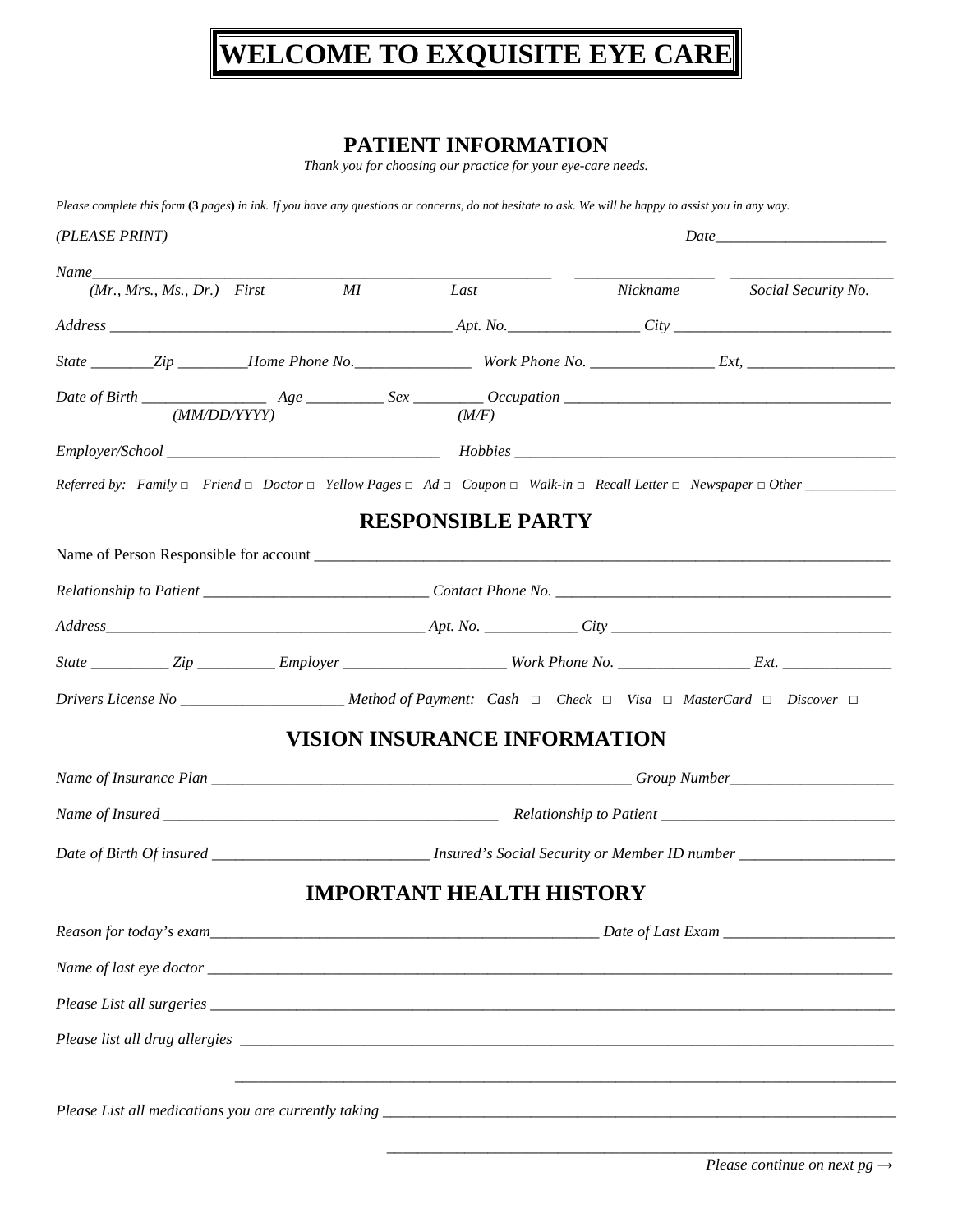## **Review of Symptoms-Please check all that apply to you:**

| <b>Eyes</b> |                           |                         | <b>Personal Medical History</b> |                   | <b>Personal Medical History</b> |                                |                       |                       |  |
|-------------|---------------------------|-------------------------|---------------------------------|-------------------|---------------------------------|--------------------------------|-----------------------|-----------------------|--|
|             | <b>Blindness</b>          | $\sqcap Y$ $\sqcap N$   | Allergies                       |                   |                                 | Hematological                  |                       |                       |  |
|             | Loss of vision            | $\Box$ Y $\Box$ N       | Hay Fever                       | $\Box$ Y $\Box$ N |                                 | Anemia                         |                       | $\Box$ $Y$ $\Box$ $N$ |  |
|             | <b>Distorted Vision</b>   | $\Box$ Y $\Box$ N       | Medicine Allergies              | $\Box$ Y $\Box$ N |                                 | Bleeding problems              | $\Box$ Y $\Box$ N     |                       |  |
|             | <b>Blurred</b> vision     | $\Box$ $Y$ $\Box$ $N$   | Cardiovascular                  |                   |                                 | Integument                     |                       |                       |  |
|             | Double Vision             | $\Box$ $Y$ $\Box$ $N$   | <b>Heart Pain</b>               | $\Box Y$ $\Box N$ |                                 | Skin                           |                       | $\Box$ $Y$ $\Box$ $N$ |  |
|             | Cataracts                 | $\Box$ $Y$ $\Box$ $N$   | <b>High Blood Pressure</b>      | $\Box Y$          | $\Box N$                        | <b>Breast</b>                  |                       | $\Box$ $Y$ $\Box$ $N$ |  |
|             | Flashes or floaters       | $\Box N$<br>$\Box Y$    | Vascular disease                | $\Box Y$          | $\Box N$                        | Musculoskeletal                |                       |                       |  |
|             | Dry Eyes                  | $\Box$ N<br>$\Box Y$    | Ears, Nose, Mouth, Throat       |                   |                                 | Arthritis                      |                       | $\Box$ $Y$ $\Box$ $N$ |  |
|             | <b>Watery Eyes</b>        | $\Box N$<br>$\Box Y$    | <b>Sinus Problems</b>           | $\mathsf{T} Y$    | $\blacksquare$ N                | <b>Rheumatoid Arthritis</b>    | $\Box Y$              | $\Box N$              |  |
|             | Red eyes                  | $\Box N$<br>$\Box Y$    | Chronic cough                   | $\Box Y$          | $\Box N$                        | Muscle Pain                    |                       | $\Box$ $Y$ $\Box$ $N$ |  |
|             | Mucus Discharge           | $\Box$ Y $\Box$ N       | Dry Throat/ Mouth               | $\Box Y$          | $\Box$ N                        | Neurological                   |                       |                       |  |
|             | Burning or itching        | $\Box Y$<br>$\Box$ N    | Chronic Ear Infection $\Box$ Y  |                   | $\blacksquare$ N                | Headaches                      | $\Box Y$              | $\blacksquare$ N      |  |
|             | Sandy or gritty feeling   | $\Box Y$<br>$\square$ N | Endocrine                       |                   |                                 | Migraines                      |                       | $\Box$ $Y$ $\Box$ $N$ |  |
|             | Eye pain or soreness      | $\Box$ N<br>$\Box Y$    | Thirsty all the time            | $\Box Y$          | $\Box N$                        | <b>Seizures</b>                | $\Box Y$              | $\Box N$              |  |
|             | Glare/Light sensitivity   | $\Box$ N<br>$\Box Y$    | <b>Frequent Urination</b>       | $\Box Y$          | $\Box$ N                        | Psychiatric                    |                       |                       |  |
|             | Chronic Eye infections    | $\Box$ Y $\Box$ N       | <b>Diabetes</b>                 | $\Box Y$          | $\Box N$                        | Nervous Disorders              | $\Box$ $Y$ $\Box$ $N$ |                       |  |
|             | <b>Crossed Eyes</b>       | $\Box Y$<br>$\Box N$    | <b>Thyroid Problems</b>         | $\Box Y$          | $\square N$                     | Depression                     | $\Box Y$              | $\square N$           |  |
|             | <b>Tired Eyes</b>         | $\Box$ N<br>$\Box Y$    | Gastrointestinal                |                   |                                 | Compulsive Behavior $\Box$ Y   |                       | $\square N$           |  |
|             | Halos                     | $\Box$ N<br>$\Box Y$    | Diarrea                         | $\Box Y$          | $\Box N$                        | Respiratory                    |                       |                       |  |
|             | Vision Therapy            | $\Box$ N<br>$\Box Y$    | Constipation                    | $\Box Y$          | $\Box N$                        | Asthma                         |                       | $\Box$ Y $\Box$ N     |  |
|             | Eye surgery               | $\Box$ $Y$ $\Box$ $N$   | <b>Ulcers</b>                   | $\Box Y$          | $\Box N$                        | <b>Shortness of Breath</b>     | $\Box$ $Y$ $\Box$ $N$ |                       |  |
|             | <b>Retinal Detachment</b> | $\Box$ Y $\Box$ N       | Genitourinary                   |                   |                                 | Emphysema                      |                       | $\Box$ Y $\Box$ N     |  |
|             | Glaucoma                  | $\Box$ $Y$ $\Box$ $N$   | Genitals                        | $\Box$ Y          | $\square N$                     | Lung Cancer                    |                       | $\Box$ Y $\Box$ N     |  |
|             |                           |                         | Kidneys                         | $\Box$ Y          | $\Box N$                        | <b>Constitutional Symptoms</b> |                       |                       |  |
|             |                           |                         | Bladder                         | OY.               | $\square N$                     | Fever                          |                       | $\sqcap Y$ $\sqcap N$ |  |
|             |                           |                         |                                 |                   |                                 | Weight loss                    | $\Box$ Y              | $\Box N$              |  |
|             |                           |                         |                                 |                   |                                 |                                |                       |                       |  |

Does anyone in the family have a history of the following?

□ Cataracts□ Thyroid □ Arthritis □ Blindness □ Turned or lazy eye □ High Blood Pressure □ Glaucoma □ Heart Condition □ Diabetes

#### **Please check any of the following that apply to you:**

□ Frequent Headaches □ Allergies □ Pregnant □ Sinus Trouble □ Drug allergies □ Given birth in the last 6 months

Do you currently wear glasses? □ Y □ N Do you work at a computer or video display terminal? □ Y □ N If yes how many hours? \_\_\_\_\_\_

#### **When do you wear your glasses?**

□ All the time □ Reading/Near work □ Work Safety □ distance task only □ Computer work

 $\Box$  Other (please explain)  $\Box$ 

**Have you ever worn contacts?**  $\Box$  Y  $\Box$  N Are you interested in wearing contact lenses?  $\Box$  Y  $\Box$  N If so, what brand  $\frac{1}{\sqrt{1-\frac{1}{2}}}\sqrt{1-\frac{1}{2}}$  or  $\Box$  Unsure

| If so what style (check all that apply) $\Box$ Soft |               | $\Box$ Gas Permeable (RGP) $\Box$ Bifocal $\Box$ Progressive $\Box$ Disposable  |  |  |  |
|-----------------------------------------------------|---------------|---------------------------------------------------------------------------------|--|--|--|
|                                                     |               | $\Box$ Conventional $\Box$ Extended wear $\Box$ Toric $\Box$ Clear $\Box$ Color |  |  |  |
|                                                     | $\Box$ Unsure |                                                                                 |  |  |  |

#### **PUPIL DILATION/FUNDUS PHOTO**

Dilation of the pupil is now considered a standard procedure in a comprehensive eye examination. Dilating drops enlarge the size of the pupil (the center black spot of the eye) and allow the doctor a more thorough examination of the retina (back of the eye). Dilation assists in detection of glaucoma, cataracts, diabetic and hypertensive retinal change, retinal hole, tears, and detachment as well as some types of tumors. The side effects are light sensitivity and trouble focusing up close. Even though the side effect lasts about 3 to 5 hours, you should be able to drive home. However, you do have the option to have the fundus photo done which will have no side effects. The cost of the fundus photo is \$30.00.

> Pupil Dilation:  $\Box$  Yes  $\Box$  No  $\Box$  Discuss with doctor Fundus Photo:  $\Box$  Yes  $\Box$  No  $\Box$  Discuss with doctor

#### **PERIMETER TEST (Visual Fields)**

A perimeter test is performed to detect any form of visual (peripheral) field loss. Visual field abnormalities may occur due to disease or disorders of the eye, optic nerve, or brain. Some conditions may include glaucoma, diabetes, macular degeneration, retinal abnormalities, double vision, color vision abnormalities, and certain types of tumors. The cost of a Perimeter test is **\$30.00.** 

Perimeter Test:  $\Box$  Yes  $\Box$  No  $\Box$  Discuss with Doctor

 **Fundus Photo and Perimeter Package: \$50** □ Yes □ No (Save \$10)